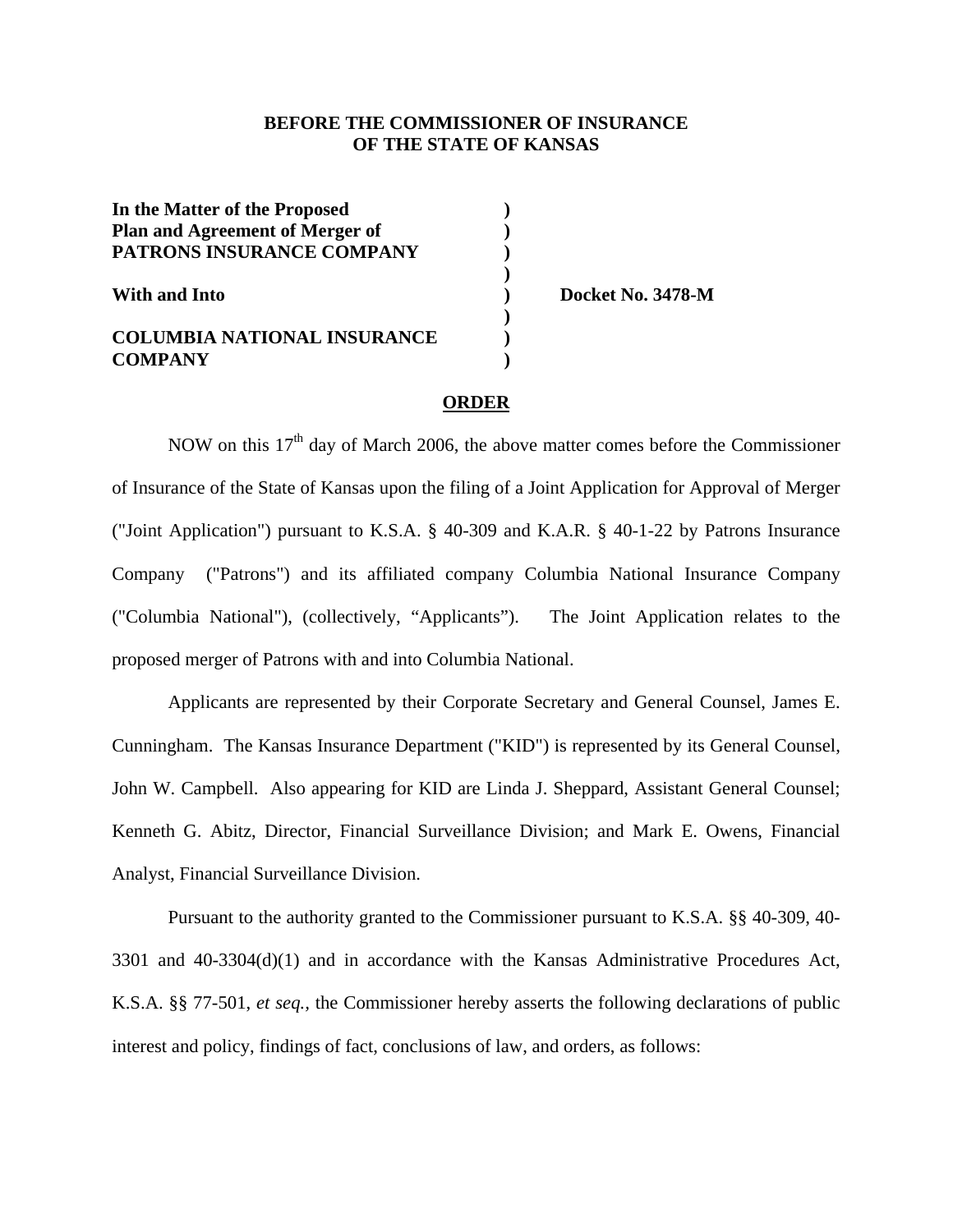### **DECLARATIONS OF PUBLIC INTEREST AND POLICY**

 The Commissioner finds and declares that it is consistent with the public interest and the interest of policyholders to permit insurers to:

 (a) Engage in activities which would enable insurers to make better use of management skills and facilities;

 (b) diversify into new lines of business through acquisition and/or organization of subsidiaries;

(c) implement sound tax-planning conclusions; and

 (d) serve the changing needs of the public and adapt to changing conditions of the social, economic and political environment so that insurers are able to compete effectively and to meet the growing public demand for institutions capable of providing a comprehensive range of financial services.

 The Commissioner further finds and declares that the policies and purposes in K.S.A. 40- 3301, *et seq.,* promote the public interest by:

(a) facilitating the achievement of the objectives set out above;

 (b) requiring disclosure of pertinent information relating to changes in control of an insurer;

 (c) requiring disclosure by an insurer of material transactions and relationships between the insurer and its affiliates, and

 (d) providing standards governing material transactions between an insurer and its affiliates.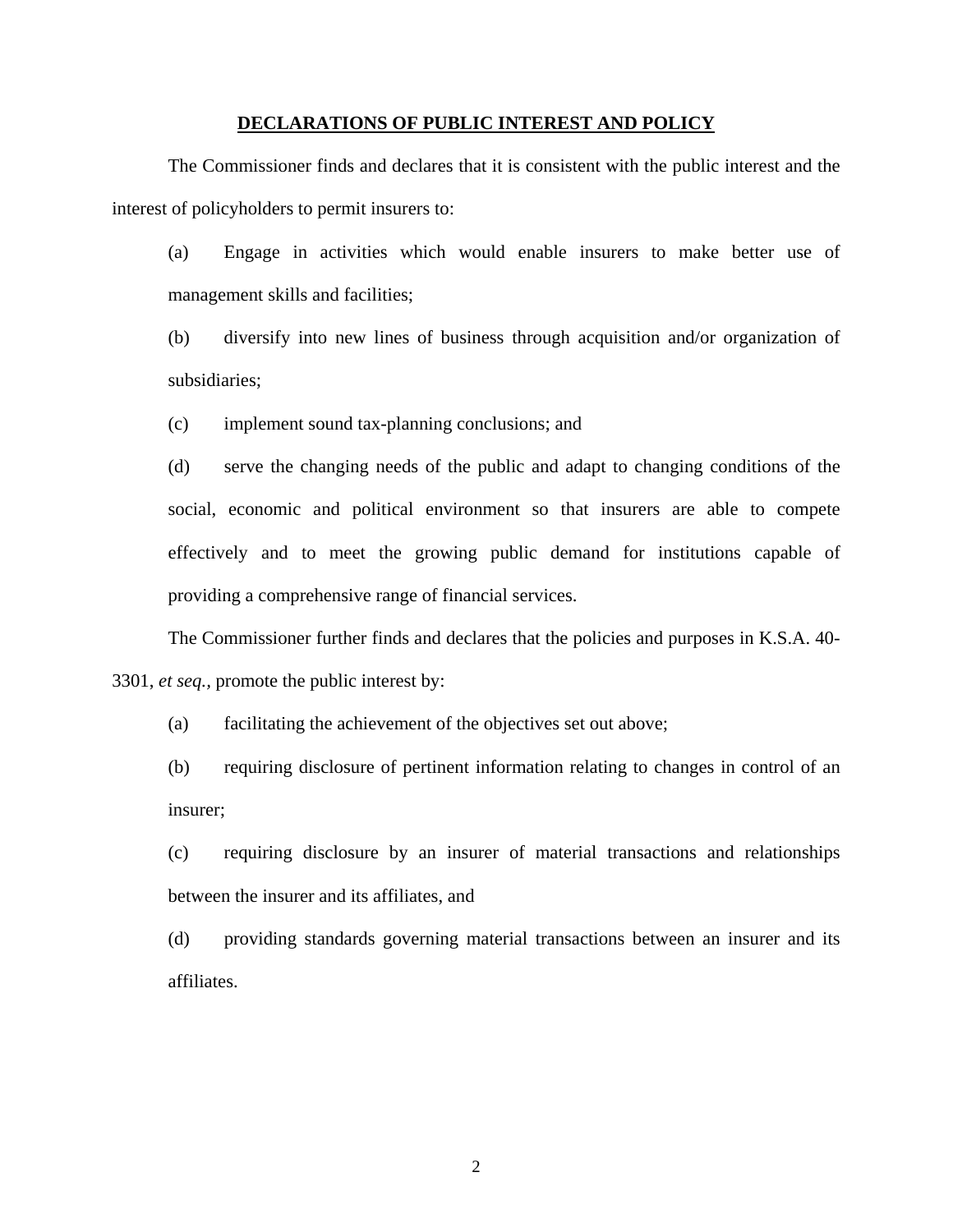#### **FINDINGS OF FACT AND CONCLUSIONS OF LAW**

 The findings and conclusions stated herein are based upon the statements made by Applicants in the Joint Application and Exhibits made under oath and filed with KID by Applicants pursuant to K.S.A. § 40-309 and K.A.R. § 40-1-22.

 1. Significant documents have been reviewed by representatives of the Financial Surveillance and Legal Divisions of KID, and the Commissioner has had the benefit of their technical expertise and advice as provided in K.S.A. § 77-646(c).

 2. The purpose of the filing of the Joint Application and Exhibits is to seek approval from KID, as required under K.S.A. § 40-309, for the proposed merger of Patrons with and into Columbia National. The terms and conditions of the proposed merger are more fully set forth in a draft Plan and Agreement of Merger, dated February 13, 2006, filed with the Commissioner pursuant to K.S.A. § 40-309 and K.A.R. § 40-1-22.

 3. Applicants submitted various Exhibits to the Joint Application, including, but not limited to, a draft Plan and Agreement of Merger of Patrons Insurance Company into Columbia National Insurance Company, certificates of authority for Patrons and Columbia National, minutes of special meetings of the shareholders of Patrons and Columbia National granting approval of the proposed merger, dated January 6, 2006, actuarial opinions, and financial statements.

 4. The staff of KID have inspected and reviewed the contents of the Joint Application and the Exhibits attached thereto, to the extent necessary, and found that the filing of the Joint Application and Exhibits are in accordance with the requirements of K.S.A. § 40-309 and provide all information required under Kansas law to enable the Commissioner to render a decision on the Joint Application.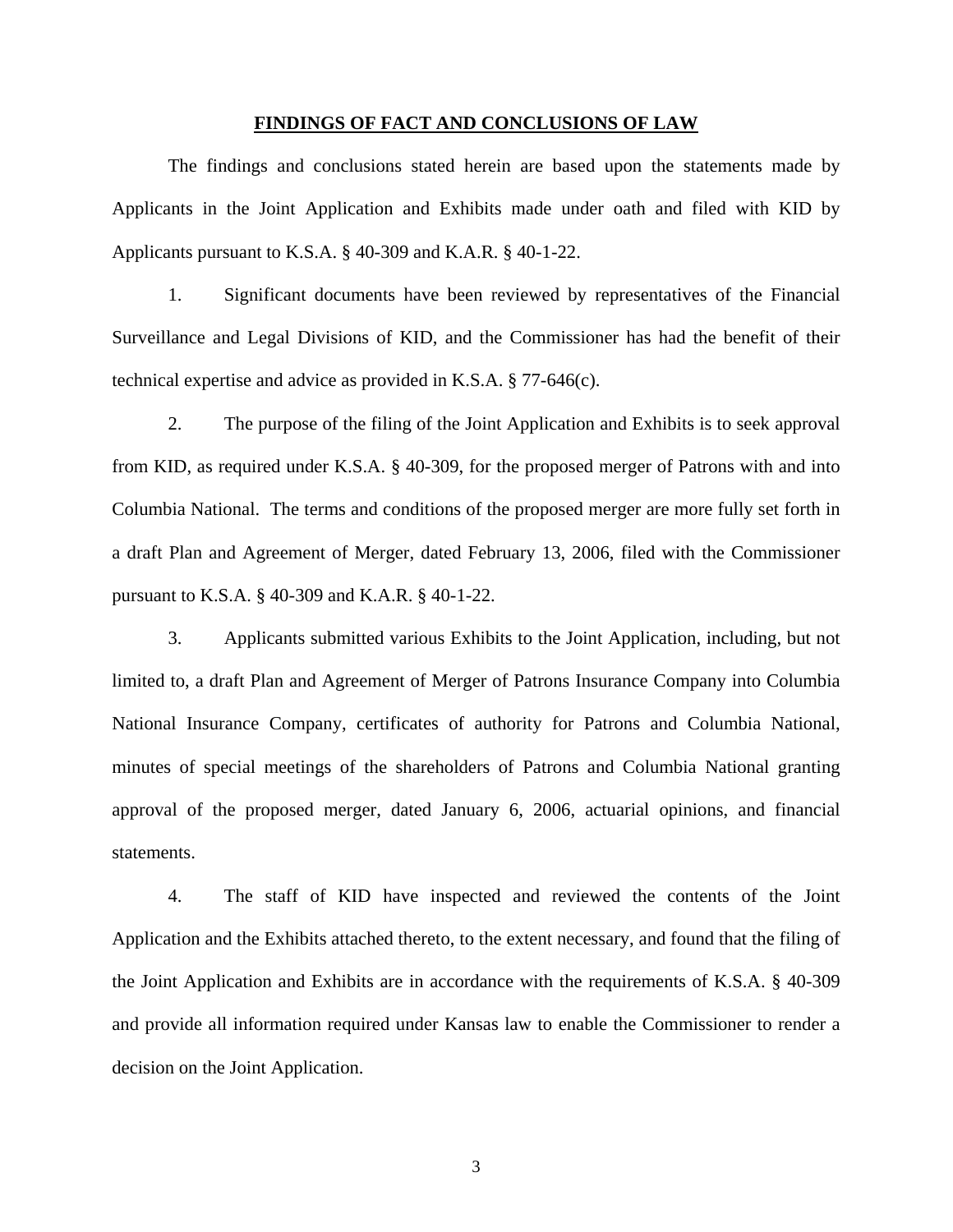5. Patrons Insurance Company, a Kansas domestic property and casualty insurance company, was organized under the laws of Kansas on August 28, 1989 and commenced the business of insurance on December 6, 1989.

 6. Columbia National Insurance Company, a Nebraska domestic property and casualty insurance company, with its headquarters office located at 10820 Harney Street, Omaha, Nebraska, was organized under the laws of Nebraska on August 13, 1985 and commenced the business of insurance under a certificate of authority issued by the State of Nebraska Department of Insurance on January 1, 1986.

 7. Columbia Insurance Group, Inc., an insurance company organized under the laws of Missouri in 1969, with its headquarters office located at 2102 White Gate Drive, Columbia, Missouri, directly owns 100% of the issued and outstanding common stock of both Patrons and Columbia National.

 8. Columbia Mutual Insurance Company, an insurance company organized under the laws of Missouri on June 3, 1940, with its headquarters office located at 2102 White Gate drive, Columbia, Missouri, directly owns 100% of the issued and outstanding common stock of Columbia Insurance Group, Inc. and is the ultimate controlling person of both Patrons and Columbia National.

 9. The information provided in the Joint Application and Exhibits establishes that Patrons and Columbia National are engaged in like business and have similar corporate powers.

 10. The Joint Application and Exhibits establish that Columbia National is exempt from filing a Form A, as required under K.S.A. § 40-3304, because the merger of Patrons with and into Columbia National does not have the purpose or effect of changing or influencing control of Patrons inasmuch as both Patrons and Columbia National are wholly owned by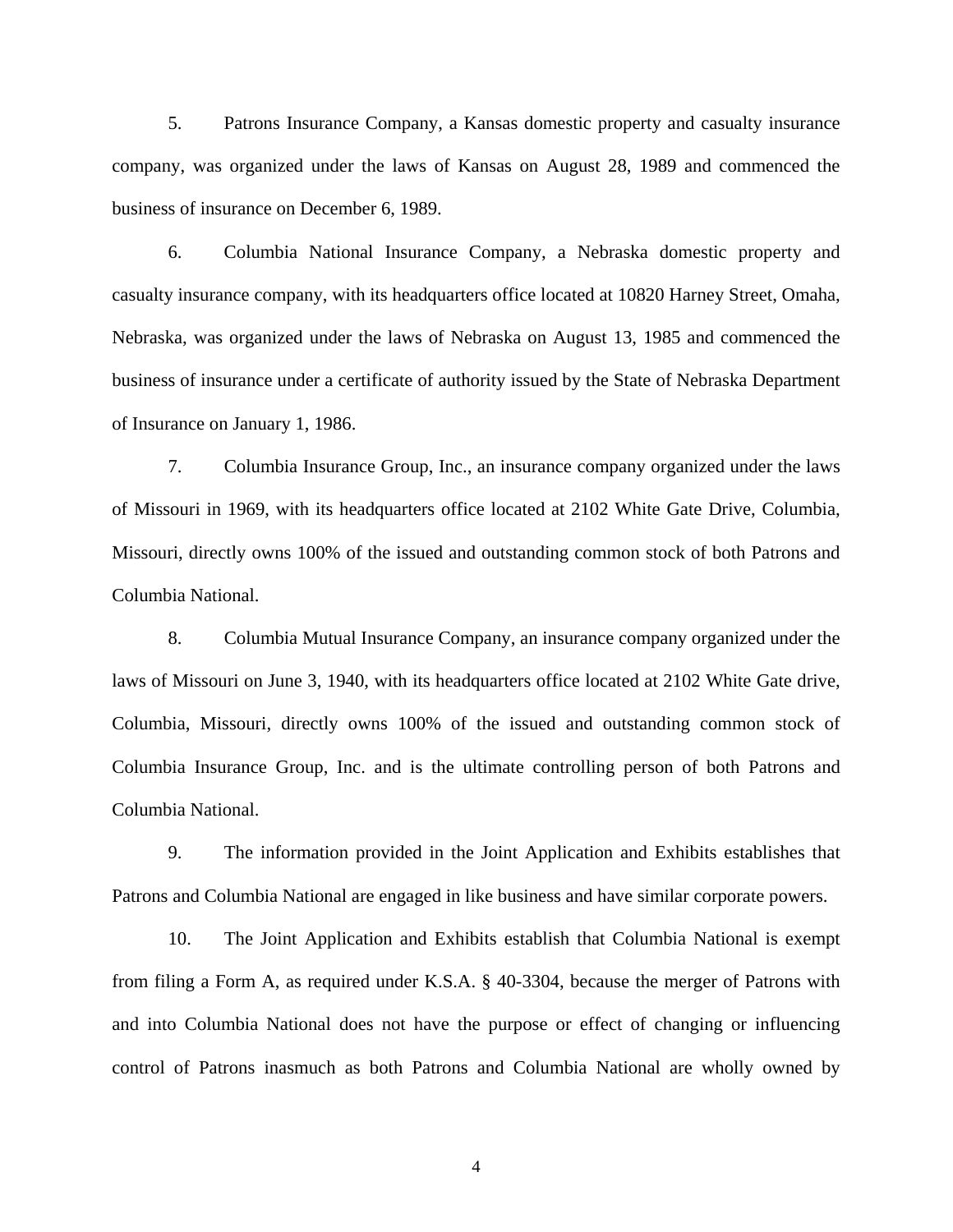Columbia Insurance Group, Inc., which will continue to own 100% of the issued and outstanding stock of Columbia National, the surviving company.

 11. The draft Agreement of Merger was approved by 100% of the common stock shareholders of Patrons at a meeting convened on January 6, 2006 pursuant to notice duly provided in accordance with the articles and by-laws applicable to Patrons.

 12. The draft Agreement of Merger was approved by 100% of the common stock shareholders of Columbia National at a meeting convened on January 6, 2006 pursuant to notice duly provided in accordance with the articles and by-laws applicable to Columbia National.

 13. The Joint Application and Exhibits establish that on the effective date of the merger, Columbia National will assume and be responsible for all debts, obligations, claims and liabilities for which Patrons is legally responsible and all assets of Patrons will be transferred to Columbia National.

 14. The Joint Application and Exhibits establish that on the effective date of the merger, Columbia National will assume all policies and insurance business of Patrons and will assume all rights, responsibilities, and obligations of Patrons for such policies and insurance business.

 15. On the effective date of the merger, Patrons will change its name to Columbia National Insurance Company and relocate its headquarters office to Omaha, Nebraska.

 16. On the effective date of the merger, the financial statements submitted with the Joint Application indicate that Columbia National, the surviving entity, will have approximately \$82 million in assets and approximately \$33 million in capital and surplus immediately following the merger.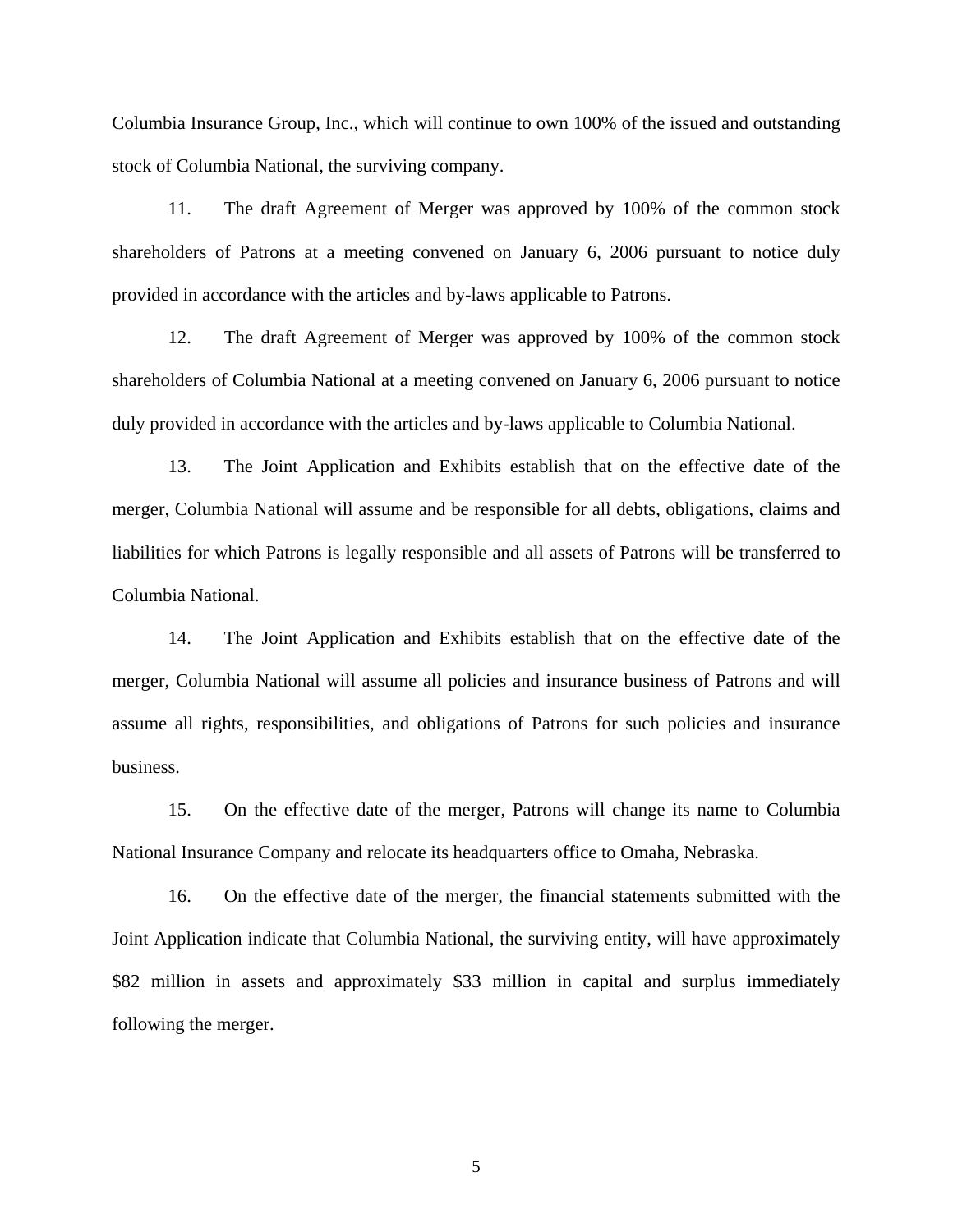17. No evidence has been introduced to establish that the proposed merger of Patrons with and into Columbia National would be injurious to or prejudice the interests of the policyholders and creditors of Applicants.

 18. No evidence has been introduced to establish that the proposed merger of Patrons with and into Columbia National will be hazardous or prejudicial to the insurance-buying public.

 19. The Joint Application and Exhibits are in compliance with the provisions of K.S.A. § 40-309.

 20. The evidence provided in the Joint Application and Exhibits supports approval of the proposed Plan and Agreement of Merger of Patrons with and into Columbia National.

**IT IS THEREFORE ORDERED BY THE COMMISSIONER OF INSURANCE THAT:** 

 1. The Joint Application of Patrons Insurance Company and Columbia National Insurance Company seeking approval of the merger of Patrons with and into Columbia National in the manner set forth in the Joint Application and Exhibits attached thereto is hereby **approved**  pursuant to K.S.A. § 40-309, provided the merger is effected within sixty (60) days of the date of this Order and provided that all closing documents are executed and filed with the Kansas Insurance Department within sixty (60) days of the date of this Order.

 2. The Commissioner of Insurance retains jurisdiction over the subject matter of this proceeding and over the parties for the purpose of entering such further order or orders as may be deemed proper.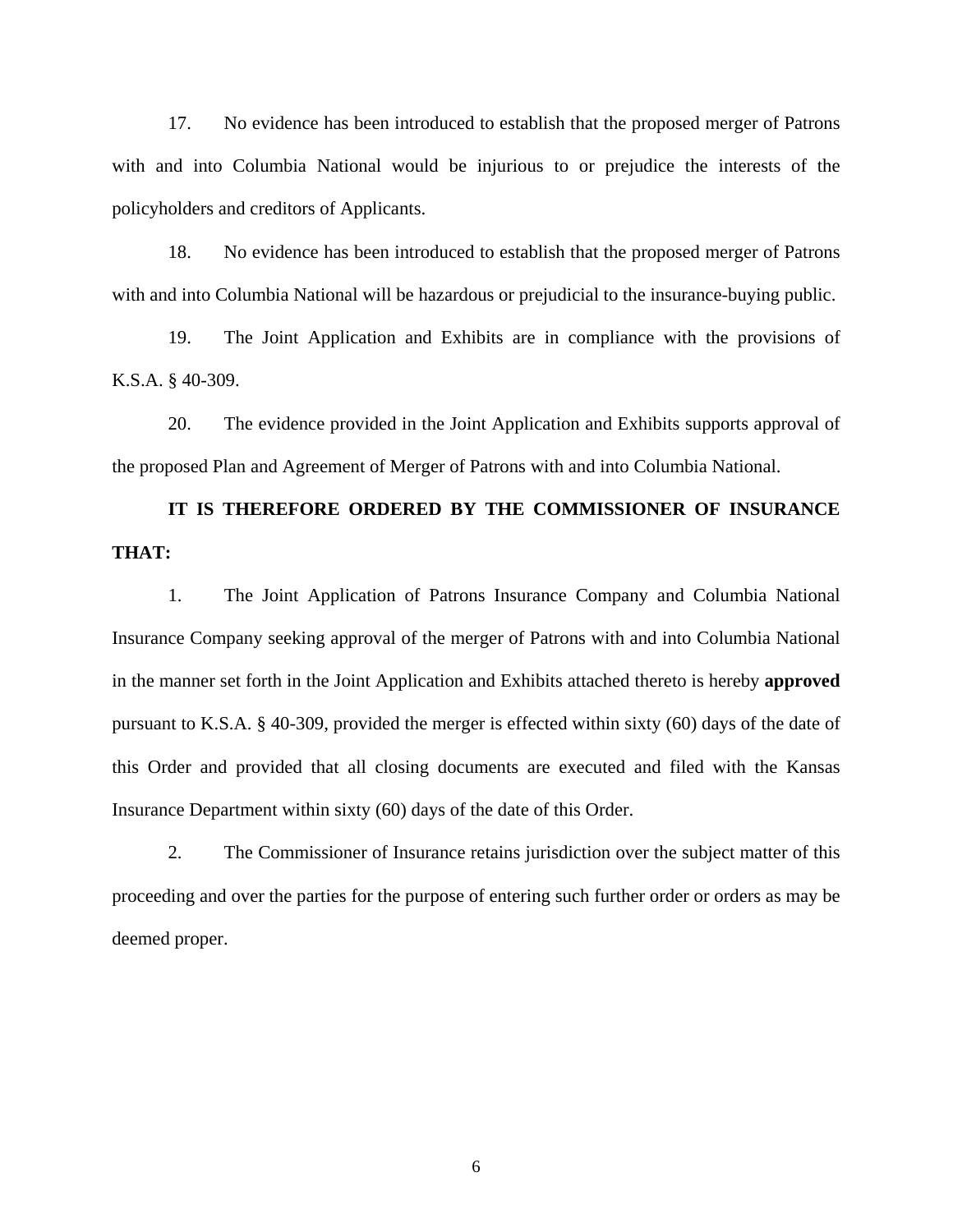## **Notice of Rights**

 Patrons Insurance Company and Columbia National Insurance Company are entitled to a hearing pursuant to K.S.A. § 77-537, the Kansas Administrative Procedure Act. If Applicants desire a hearing, they must file a written request for a hearing with:

John W. Campbell, General Counsel Kansas Insurance Department 420 S.W. 9th Street Topeka, Kansas 66612.

 This request must be filed within fifteen (15) days from the date of service of this Order. If Applicants request a hearing, the Kansas Insurance Department will notify them of the time and place of the hearing and information on the procedures, right of representation, and other rights of parties relating to the conduct of the hearing, before commencement of same.

 If a hearing is not requested in the time and manner stated above, this Order shall become effective as a Final Order upon the expiration of time for requesting a hearing, pursuant to K.S.A. § 77-613. In the event Applicants file a petition for judicial review, pursuant to K.S.A. § 77-613(e), the agency officer to be served on behalf of the Kansas Insurance Department is:

 John W. Campbell, General Counsel Kansas Insurance Department 420 S.W.  $9<sup>th</sup>$  Street Topeka, Kansas 66612

IT IS SO ORDERED THIS 17<sup>TH</sup> DAY OF MARCH 2006, IN THE CITY OF **TOPEKA, COUNTY OF SHAWNEE, STATE OF KANSAS.** 



\_/s/ Sandy Praeger\_\_\_\_\_\_\_\_\_\_\_\_\_\_\_\_\_\_\_\_\_

 Sandy Praeger Commissioner of Insurance